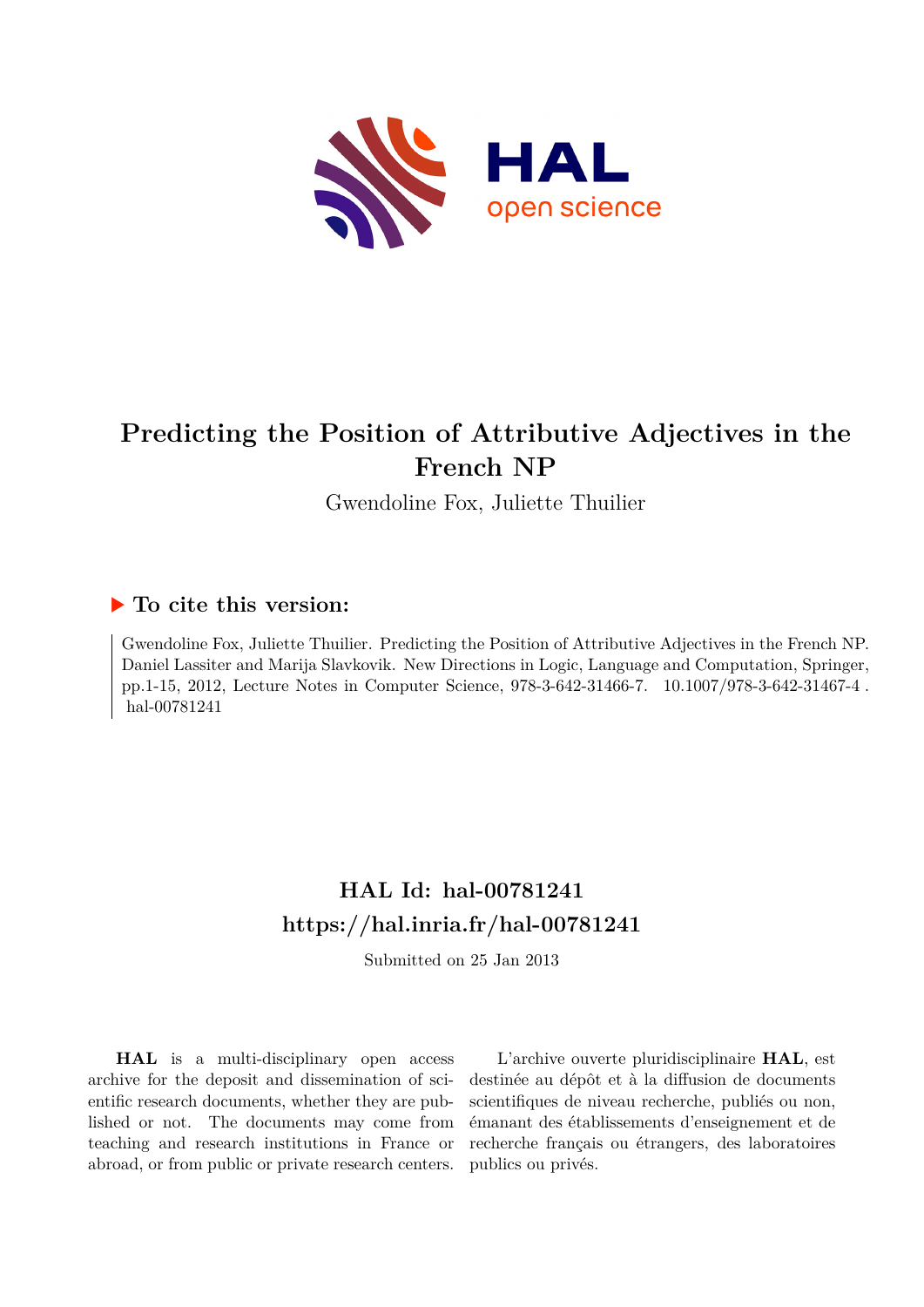# Predicting the Position of Attributive Adjectives in the French NP

Gwendoline  $Fox<sup>1</sup>$  and Juliette Thuilier<sup>2</sup>

 $^{\rm 1}$  University of Paris  $3$  - Sorbonne Nouvelle (ILPGA) and EA 1483 <sup>2</sup> Univ Paris Diderot, Sorbonne Paris Cité, ALPAGE, UMR-I 001 INRIA

# 1 Introduction

French displays the possibility of both pre-nominal and post-nominal ordering of adjectives within the noun phrase (NP).

(1) un magnifique tableau / un tableau magnifique a magnificent painting a painting magnificient "a magnificient painting"

While all adjectives may alternate in position, the choice between both orders is not as free as suggested in (1):

| (2) |    | a. un beau tableau / ??un tableau beau                      |
|-----|----|-------------------------------------------------------------|
|     |    | a nice painting $/a$ painting nice                          |
|     | b. | un très beau tableau / un tableau très beau                 |
|     |    | a very nice painting $\alpha$ painting very nice            |
|     |    | "a (very) nice painting"                                    |
|     |    | c. *un beau à couper le souffle tableau / un tableau beau à |
|     |    | a nice to cut the breath painting $\alpha$ painting nice to |
|     |    | couper le souffle                                           |
|     |    | cut the breath                                              |
|     |    | "a breathtakingly beautiful painting"                       |
|     |    |                                                             |

The examples in (2) show that the positionning of attributive adjectives is a complex phenomenon: unlike magnifique, the adjective beau cannot be placed freely when it is the only element of the adjectival phrase (AP). It is strongly preferred in anteposition (2-a). The addition of the pre-adjectival adverb très gives more flexibility and equally allows both orders (2-b) whereas the use of a post-adjectival modifier constrains the placement to postposition (2-c).

The phenomenon of adjective alternation has been widely studied in French linguistics  $(1, 2, 3, 4, 5, 6, 7]$  among others). Many constraints were proposed on different dimensions of the language: phonology, morphology, syntax, semantics<sup>3</sup>, discourse and pragmatics. Only one of them is categorical in the

<sup>&</sup>lt;sup>3</sup> In some cases, alternation leads to meaning differences for the adjective (see for instance [1], [3], [7]). The decision between the different possible accounts of how these differences could be generated is beyond the scope of this article. We thus leave aside these semantic considerations and focus here on the form of the adjective.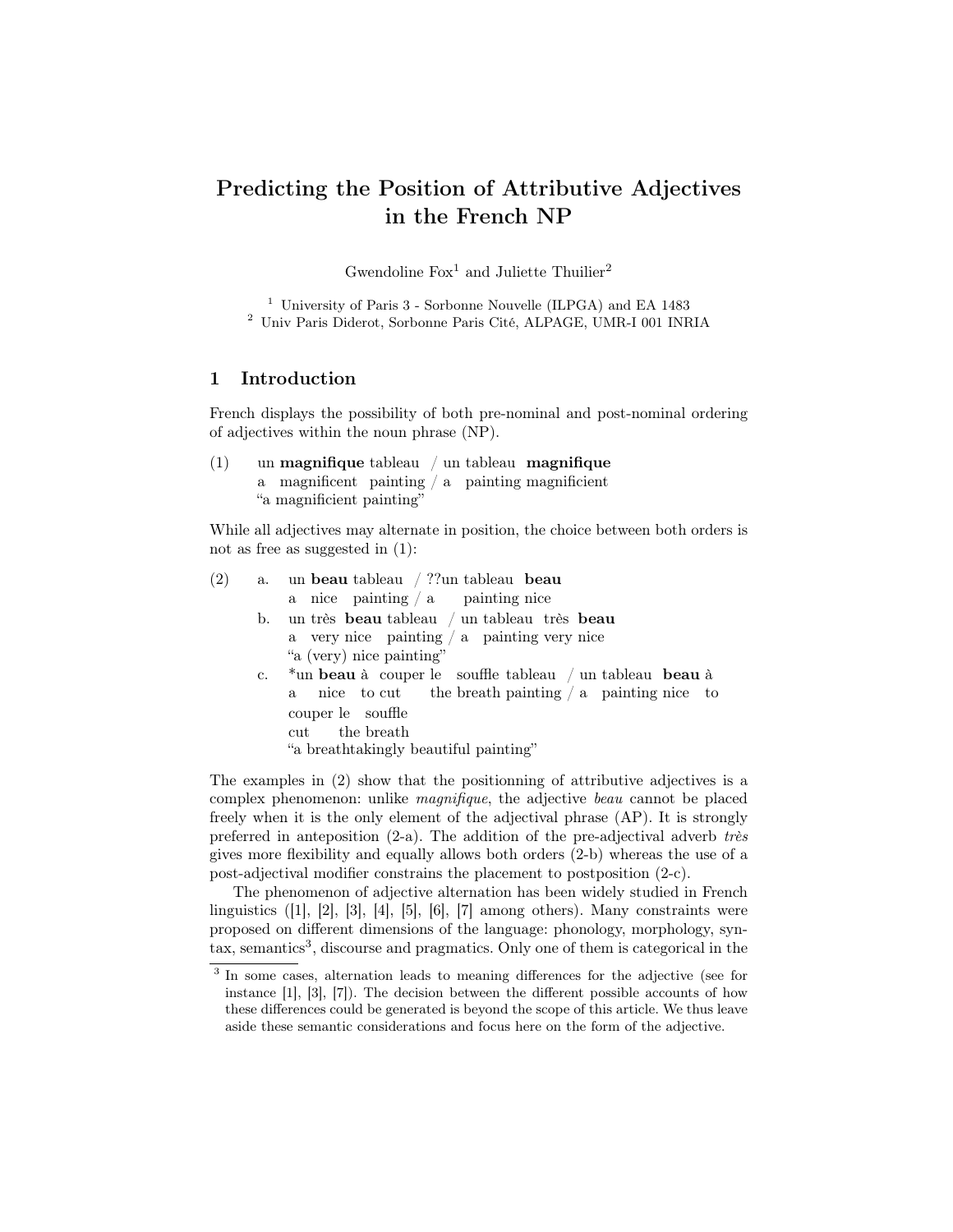sense that it imposes a specific position to any attributive adjective: the presence of a post-adjectival complement  $(3)$  or modifier  $(2-c)$  only allows postposition of the adjective.

 $(3)$ a man homme fier proud of his son / a  $\mathrm{d}\mathrm{e}\, \sin\,\mathrm{fils}\, \left/\right. \mathrm{*un}\, \mathbf{fier}$ proud of his son man de son fils homme "a man proud of his son"

The other constraints participating in the alternation between anteposition and postposition are not categorical. For instance, as noted in the corpus studies of [2] and [3], length is a preferential constraint: short adjectives tend to be anteposed to the noun. The sequence "un magnifique tableau" in (1) illustrates that this rule can be violated whether one considers the length of the adjective alone: magnifique has 3 syllables, or the relative length between the adjective and the noun  $(3 > 2)$ .

Although the above-mentioned works have enabled to identify the constraints playing a role in the placement of adjectives, most are based on introspection and only examine a few of these constraints. It is thus very difficult to evaluate the actual impact of each of them in usage, and therefore to estimate their respective weight in the speaker's choice for one position over the other. This paper aims to get a better grasp of the general picture of the phenomenon. To do so, we present along the same lines as  $[8]$ ,  $[9]$  and  $[10]$ , a quantitative study, based on two corpora: the French Tree Bank (henceforth FTB) and the Est-Républicain corpus (henceforth ER). We propose a regression model based on interpretable constraints and compare the prediction capacities of different subsets in order to determine what kind of informations are the most reliable to account for the placement of adjectives.

The paper is organised as follows. We present in section 2 the methodological aspects of our study : constitution of the datatable and presentation of the statistical model. In section 3, we describe the variables derived from the constraints found in the literature. Section 4 is dedicated to the comparison of the models based on the different subsets of variables and to the interpretation of the results.

## 2 Methodology

Building the Datatable The first step of this work is to collect the data concerning adjectives and capture the constraints found in the literature. The study is based on the functionally annotated subset of the FTB corpus  $[11]^4$ , which contains 12,351 sentences, 24,098 word types and 385,458 tokens. It is, for the moment, the only existing treebank for French. We extracted all the occurrences

<sup>4</sup> This subset corresponds to the part that was manually corrected.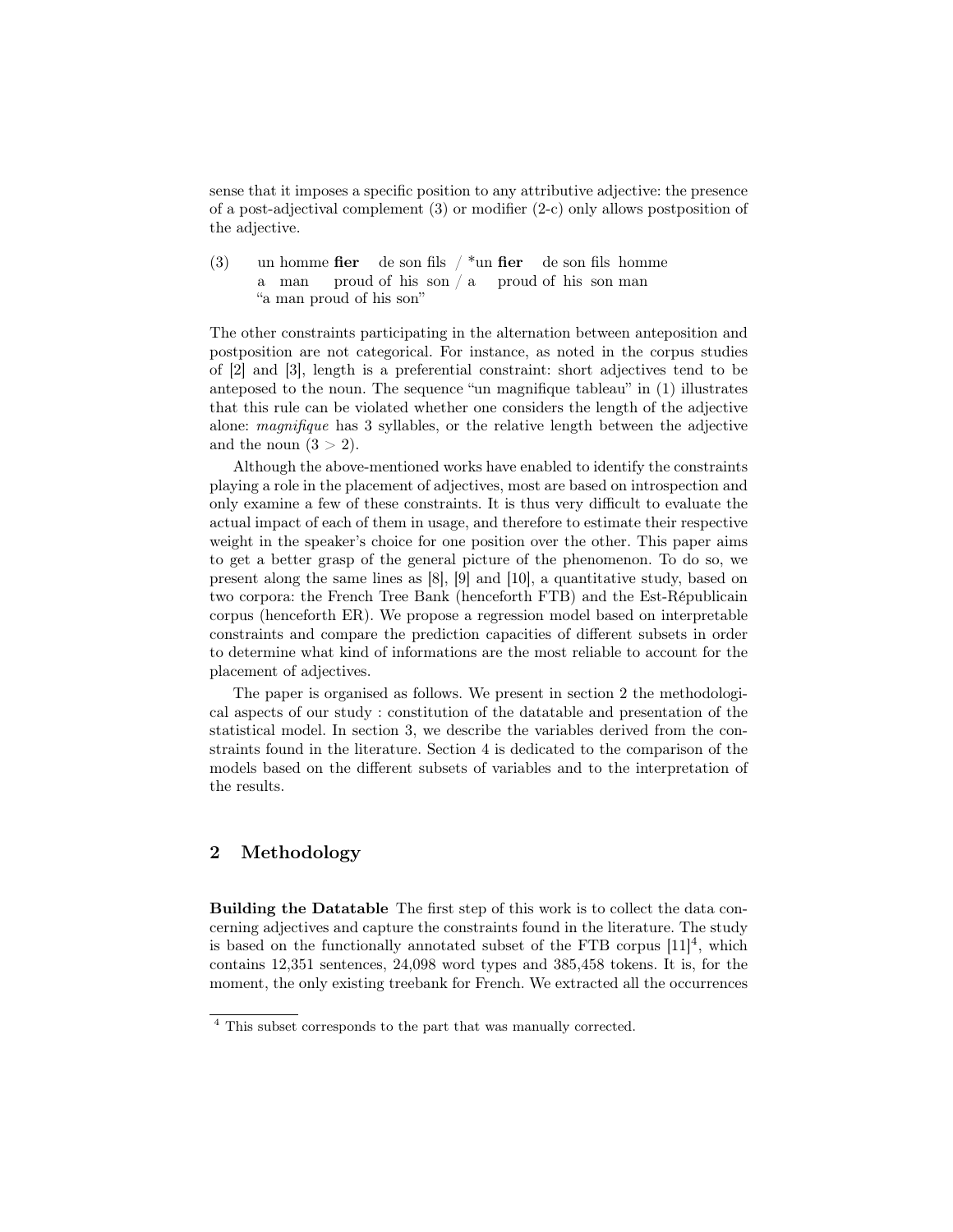of attributive adjectives from this corpus<sup>5</sup>, and filtered out numeral adjectives<sup>6</sup>, adjectives appearing in dates<sup>7</sup>, abbreviations<sup>8</sup> and incorrectly annotated occurrences. We also discarded the 438 adjectives occurring with a post-adjectival dependent since postposition is obligatory in this case, regardless of the values of other constraints that we consider (see  $(2-c)$  and  $(3)$ ). The remaining adjectives constitute the basis of the datatable, to which we have added information on the position of each adjective with respect to the noun it modifies, and 10 other variables that we describe in section 3.

Three variables of our study are based on frequency counts: freq, CollocAnt and CollocPost. They were extracted from the ER corpus for more reliable counts. The raw corpus contains 147,934,722 tokens, and is available on the ATILF website<sup>9</sup>. It was tagged and lemmatized with the *Morfette* system [12] adapted for French. We used ER for these constraints because it is around 380 times larger than FTB. We therefore consider that frequency in ER is a better estimator of the probability of use of an adjective. Also, we use here a log transformed value of the frequency to reduce the range of values of this variable. More precisely, the three variables take the following value:  $log(frequency \ in \ ER + 1)$ , in order to avoid a null value in case an adjectival lemma or noun-adjective combination is absent from ER.

Presentation of the Datatable The datatable contains 14,804 occurrences corresponding to 1,920 adjectival lemmas. 4,227 (28.6%) tokens appear in anteposition, and 10,577 (71.4%) in postposition. Table 1 shows that the adjectival lemmas displaying occurrences in both positions represent only 9.5% of all lemmas, yet these few lemmas correspond to 5,473 occurrences, i.e. 37.0% of the datatable, which means that very few adjectives actually alternate in usage but they are highly frequent.

Note that among the alternating adjectives (occurring in both positions), the ratio between anteposed and postposed occurrences is the reverse from that of all adjectives: there are 3,727 anteposed  $(68,1\%)$  and 1,746 postposed  $(31,9\%)$ adjectives. Alternating adjectives thus show a preference for anteposition. The general pattern is therefore that postposed adjectives tend to be infrequent lemmas occurring only in postposition, whereas alternating adjectives tend to be frequent and to prefer anteposition.

Statistical inference and Logistic Regression We used logistic regression models [13] to estimate the distribution of adjective positions using the variables from the datatable. Formally, a logistic regression is a function for which values

<sup>&</sup>lt;sup>5</sup> We identified attributive adjectives using the following pattern in the treebank: an adjective occuring with a nominal head within a NP is an attributive adjective.

<sup>6</sup> Cardinal numerals such as trois 'three', vingt 'twenty', soixante 'sixty'... are sometimes annotated as adjectives in the FTB.

<sup>&</sup>lt;sup>7</sup> Examples of dates containing adjectives: "[13]<sub>ADJ</sub> [mars]<sub>N</sub>", "[lundi]<sub>N</sub> [31]<sub>ADJ</sub>".

<sup>8</sup> Nouns or adjectives are viewed as abbreviations if their last letter is a capital letter.

 $^{9}$  http://www.cnrtl.fr/corpus/estrepublicain/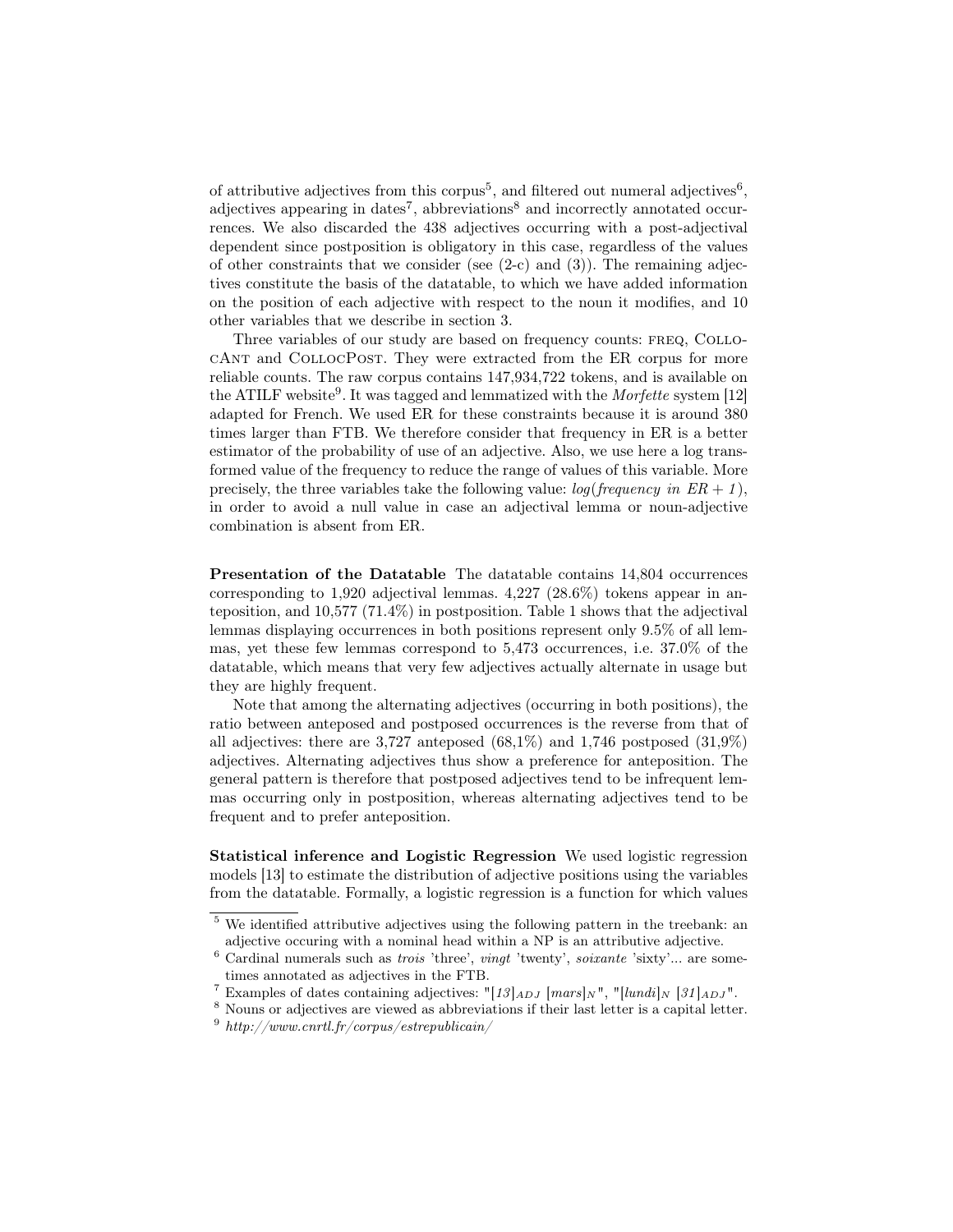|                  |         |       | anteposed   postposed   both positions   Overall |       |
|------------------|---------|-------|--------------------------------------------------|-------|
| number of lemmas | 125     | 1613  | 182                                              | 1920  |
|                  | $6.5\%$ | 84.0% | $9.5\%$                                          | 100%  |
| tokens           | 500     | 8831  | 5473                                             | 14804 |
|                  | $3.4\%$ | 59.7% | 37.0%                                            | 100%  |

Table 1. Distribution of adjectival lemmas and tokens according to position

can be interpreted as conditional probabilities. Its analytical form is as follows:

$$
\pi_{\text{ante}} = \frac{e^{\beta \mathbf{X}}}{1 + e^{\beta \mathbf{X}}} \tag{1}
$$

where, in our case,  $\pi_{\text{ante}}$  is the probability for the adjective to be anteposed and  $\beta$  corresponds to the abbreviation of the sequence of regression coefficients  $\alpha$ ,  $\beta_0$ ...  $\beta_n$ , respectively associated with the predicting variables  $X_0$ ...  $X_n$ . Given a scatter plot, the calculation of regression consists in the maximum likelihood estimation of  $\alpha$  and  $\beta_i$  parameters for each variable in a *logit* space.

This type of modelling consists in the combining of several explicative variables (binary or continuous) to predict the behaviour of a single binary variable, here the position of the adjective. More precisely, we estimate the probability of anteposition as a function of 10 variables. Given one adjectival occurrence and the value of the 10 explanatory variables attributed to this occurrence, the model gives the probability of anteposition of the occurrence. Here, the model predicts postposition if the probabilty is below 0.5, and anteposition if it is higher or equal to 0.5. The accuracy gives the proportion of data that is correctly predicted according to this threshold. However, this measure does not evaluate completely satisfactorily the predictive power of the model because the threshold is arbitrary and does not account for the fact that a probability of 0.55 is different from a probability of 0.95. We therefore use an additional measure: the area under the ROC curve (AUC) [14], [15]. This measure gives the discrimination capacity of the model for all the pairs of opposite responses. A model with an AUC probability close to 0.5 indicates random predictions, and a value of 1, perfect prediction. It is usually considered that a model with an AUC value equal or above 0.8 has some utility in predicting the value of the dependent variable [14, p. 247].

The methodology of this paper consists in the comparison of models based on different constraint clusters, in order to evaluate their respective relevance. The comparisons take as reference a baseline model that does not contain any explanatory variables and systematically predicts postposition. Its accuracy is of  $71.4\%$  ( $\sigma = 0.019$ ), which corresponds to the proportion of postposed adjectives in the datatable. Moreover, for the baseline model,  $AUC = 0.5$ , given that this model does not discriminate anteposition and postposition.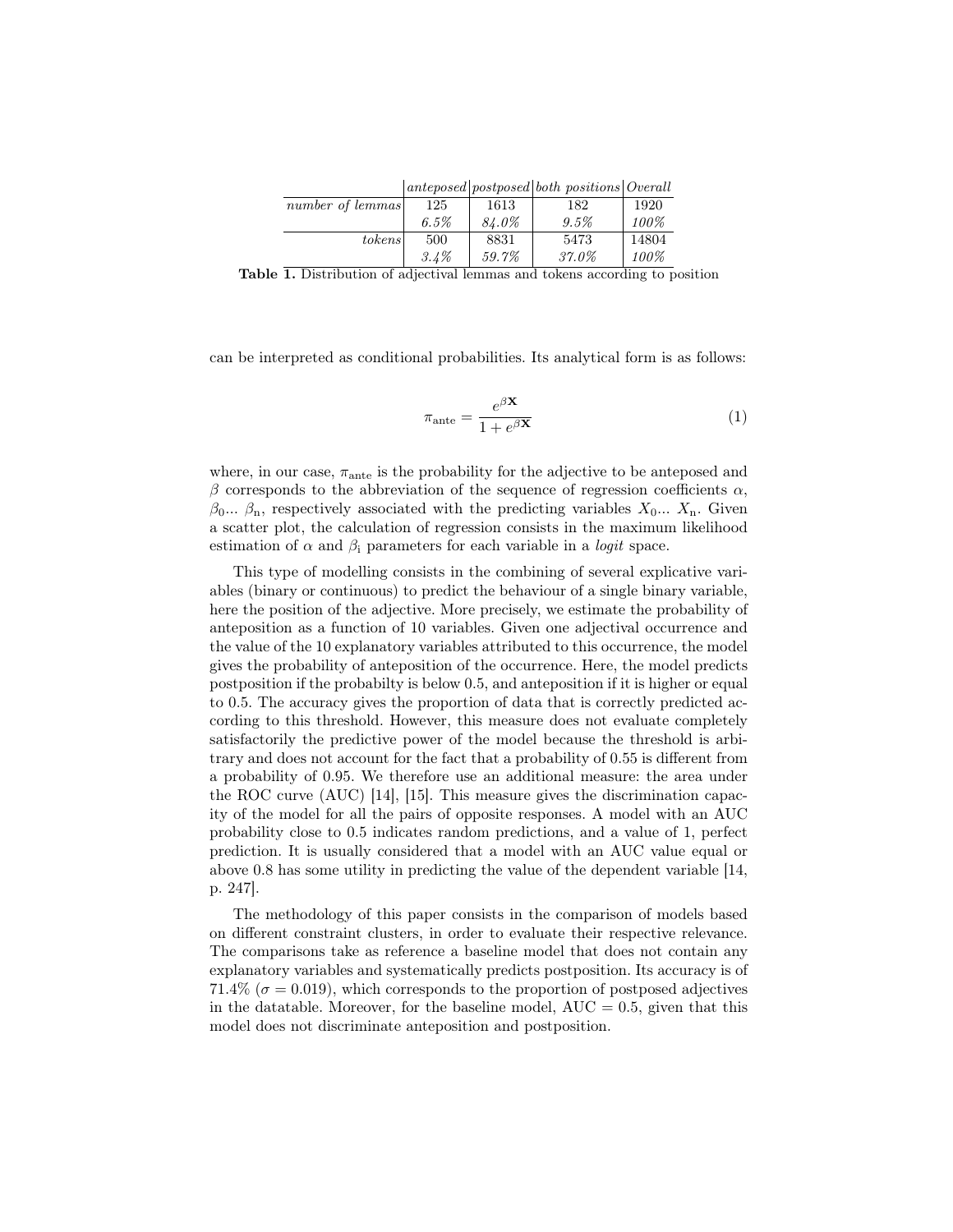# 3 Variables

The variables we use in our logistic regression models are derived from the constraints found in the literature on attributive adjectives in French. They are summarized in table 2. Each model is based on different sets of constraints according to specific properties. The first set (COORD and ADV) concerns the syntactic environment of the adjective, the second is based on the lexical properties of the adjectival item (derived, natio and indef), the third one on constraints linked to cognitive processing (ADJ-LENGTH, AP-LENGTH and FREQ). Finally, the fourth group examines collocationnal effects of the Noun - Adjective combination (COLLOCANT and COLLOCPOST).

| Variables         | <b>Types Description</b>                                     |
|-------------------|--------------------------------------------------------------|
| COORD             | <i>bool</i> adjective in coordination or not                 |
| <b>ADV</b>        | <i>bool</i> adjective with pre-modifying adverb or not       |
| <b>DERIVED</b>    | <i>bool</i> derived adjective or not                         |
| <b>NATIO</b>      | <i>bool</i> adjective of nationality or not                  |
| <b>INDEF</b>      | <i>bool</i> indefinite adjective or not                      |
| ADJ-LENGTH        | <i>real</i> length of the adjective in syllables (log scale) |
| AP-LENGTH         | <i>real</i> length of the AP in syllables (log scale)        |
| FREO              | <i>real</i> adjective frequency in the ER corpus (log scale) |
| COLLOCANT         | <i>real</i> score for the adjective-noun bigram (log scale)  |
| <b>COLLOCPOST</b> | <i>real</i> score for the noun adjective bigram (log scale)  |

**Table 2.** Summary table of variables and their values (*bool* = boolean and real = real number)

#### 3.1 Syntactic variables

The variables based on syntactic properties rely on the idea that the internal structure of the AP has an influence on the placement of adjectives. As seen in the introduction, one of them, i.e. the presence of a post-adjectival dependent, is categorical and is therefore not integrated in our study. It suggests however that the syntactic environment of the adjective may have an important role in its positioning. We thus propose here two other constraints related to different internal structures within the AP.

Coordination (coord) In a competence account of attributive position like in [6], the position of coordinated adjectives is not restricted, as can be seen in example  $(4)$  (from  $[6]$ ).

(4) une belle a beautiful and long et longue table / une table belle table / a table beautiful and long et longue "a long and beautiful table"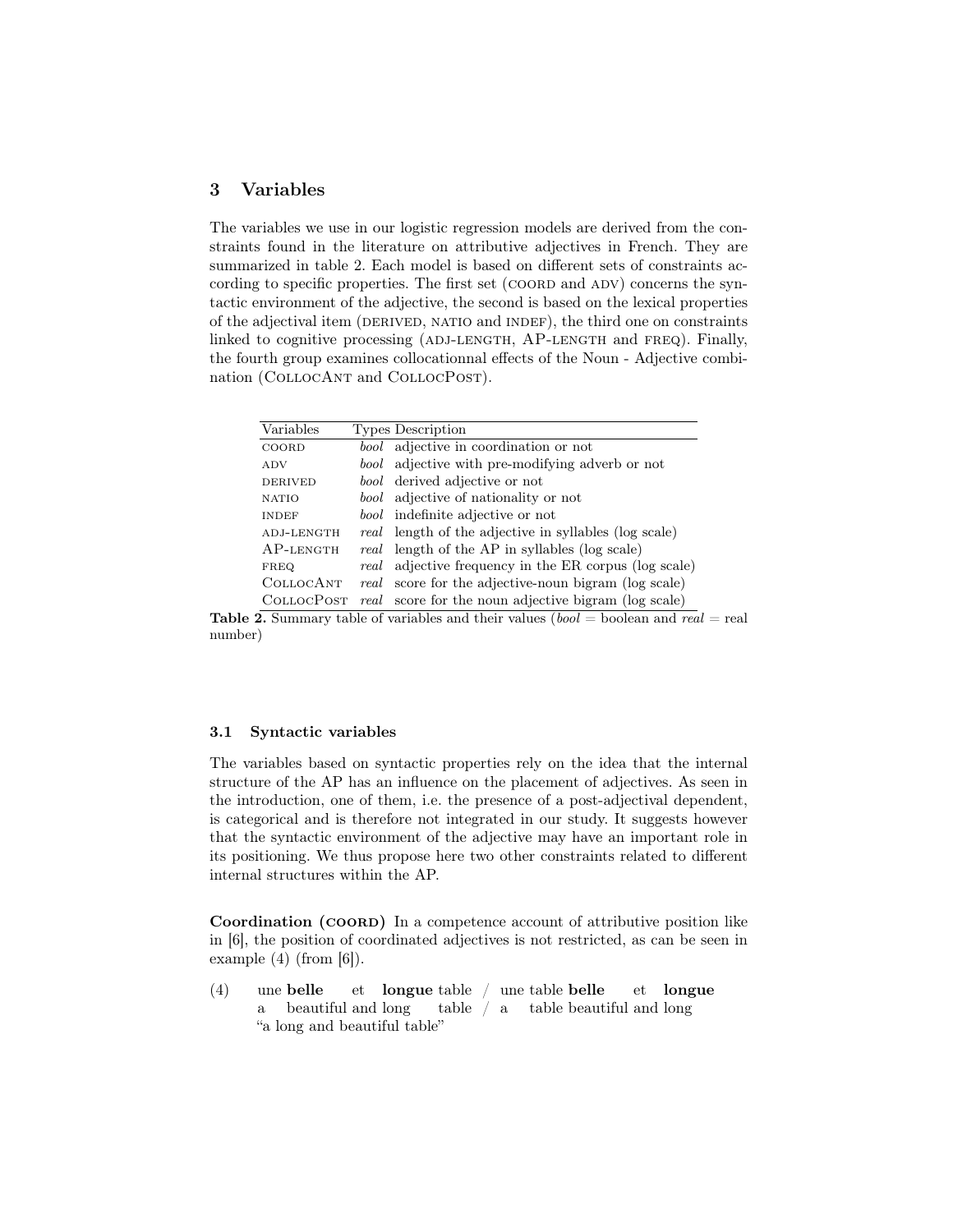However, 94.6% of coordinated adjectival occurrences (i.e. 758 occurrences) are postposed in our data. Usage-based data thus indicate that coordination is a factor that strongly favours postposition.

Presence of a Pre-Adjectival Adverb (ADV) The constraint is the same as for coordination if one considers the adverbial category on a general level: the presence of a pre-adjectival modifier does not restrict the position of the modified adjective (example (5)).

(5) une très longue table / une table très longue a very long table / a table very long "a very long table"

On a more specific level, [6] point out that adjectives can be postposed with any adverb whereas only a small set of adverbs allows anteposition. This is confirmed in our datatable: 11 types of adverb<sup>10</sup> are observed with anteposed adjectives, while 119 different types appear with adjectives in postposition. Furthermore, the adverbs found with adjectives in anteposition are not specific to this position, they also appear with postposed occurrences. From a general quantitative point of view, 74.9% of the premodified adjectival occurrences are in postposition.

#### 3.2 Cognitive Processing Variables

Length and frequency of occurrence are constraints that have cross-linguistically been observed to play a role in different types of phenomena, amongst which the adjective alternation. These constraints are usually related to processing ease (see for instance [16], [17] and [18]). We present the functioning of the constraints in what follows and leave the interpretation in terms of cognition to the discussion of the models performance.

Length Numerous works on word order use the notion of length: for attributive adjectives in French [2], [3], for word [19], [20] and constituent [21], [16], [9], [10] alternation in other languages. The main idea is expressed by the principle short comes first, i.e. short elements tend to appear first. Here, we consider length in terms of number of syllables and we introduce two variables: length of the adjective (ADJ-LENGTH) and length of the adjectival phrase  $AP$ ) (AP- $\text{LENGTH}$  $^{11}$ .

<sup>&</sup>lt;sup>10</sup> The 11 adverbs are: 'encore' *again*, 'désormais' *from now on*, 'moins' less, 'peu' not much, 'plus' more, 'si' so, 'tout' very, 'très' very, 'trop' too, 'bien' well, 'aussi' also.

 $11$  We obtain the number of syllables using the speech synthesis software ELITE [22]. It counts the number of syllables for every token, taking into account the actual form of the adjective (feminine versus masculine, for instance) as well as the possible effects of sandhi phenomena, like the liaison phenomenon. The length associated to each adjectival type corresponds to the mean of all its tokens length. For both variables, we use the log transformed value of the length in order to reduce the effect of outliers.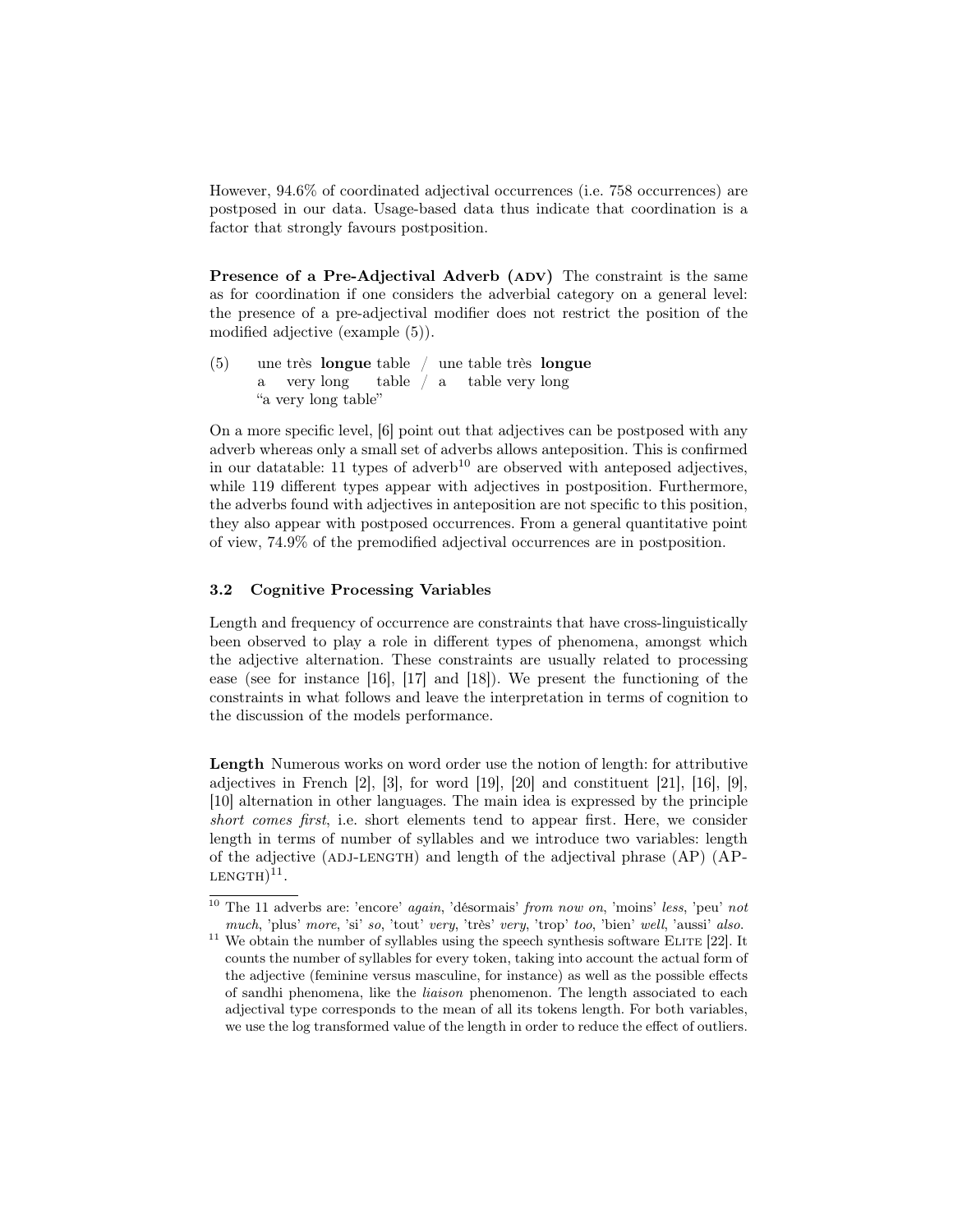Lemma Frequency (FREQ) In his corpus study, [3] observes that frequency is correlated with the position of the adjective: pre-nominal adjectives tend to be frequent whereas post-nominal adjectives tend to be rare. According to the author, this distribution has historical grounds. In Old French, the general pattern was the reverse of that of Modern French: adjectives were generally placed before the noun, as in English. The evolution to the preference for postposition in Modern French did not affect the most frequent adjectives because their association to anteposition was too robust to reverse the pattern. Note that this hypothesis is not particular to French, nor to the adjective alternation, see for instance the summary in [23, ch.11] of several studies that make the same observation of conservatism linked to frequency.

#### 3.3 Lexical Variables

Most reference grammars state that adjectives are mainly placed according to their lexical properties. These properties can concern different aspects of language. We propose to examine the relevance of lexical information with the example of three classes, each based on one particular aspect: morphology (derived), semantics (NATIO), and syntactic behaviour (INDEF).

Derived Adjectives (DERIVED) Adjectives may be derived from other partsof-speech: for instance, certain verbal forms can be used as adjectives (past participles, present participle) or the adjective is obtained by suffixation, to a verbal basis: -ible 'faillible' (faillible) / -able 'faisable' (doable) /if 'attractif' (attractive), or to a noun ('métallique' (made of metal), 'scolaire' (academic), 'présidentiel' (presidential)). These adjectives are described as prefering postposition but anteposition is also possible as shown in example (6).

(6) notre charmante voisine our charming neighbour is lot est beaucoup trop bavarde too talkative 'our charming neighbour is too talkative'

In our datatable, the adjectives derived from another part-of-speech (noun or verb) are collected using the software of derivational morphological analysis De-RIF  $[24]$ . Our data confirms the strong preference for postposition within this class (91.3%).

Semantic Classes It is usually said that objective adjectives, i.e. adjectives for which the semantic content is perceptible or can be infered from direct observation, are postposed. Objective adjectives are classified into sub-groups like form, colour, physical property, nationality, technical terms... In order to estimate the relevance of lexical classes according to semantic properties, we test the predictive capacity of adjectives denoting nationality<sup>12</sup> (NATIO). In theory, these adjectives strongly tend to be postposed, but they may also occur in anteposition  $(example (7)):$ 

 $\frac{12}{12}$  Using the dictionnary PROLEXBASE [25].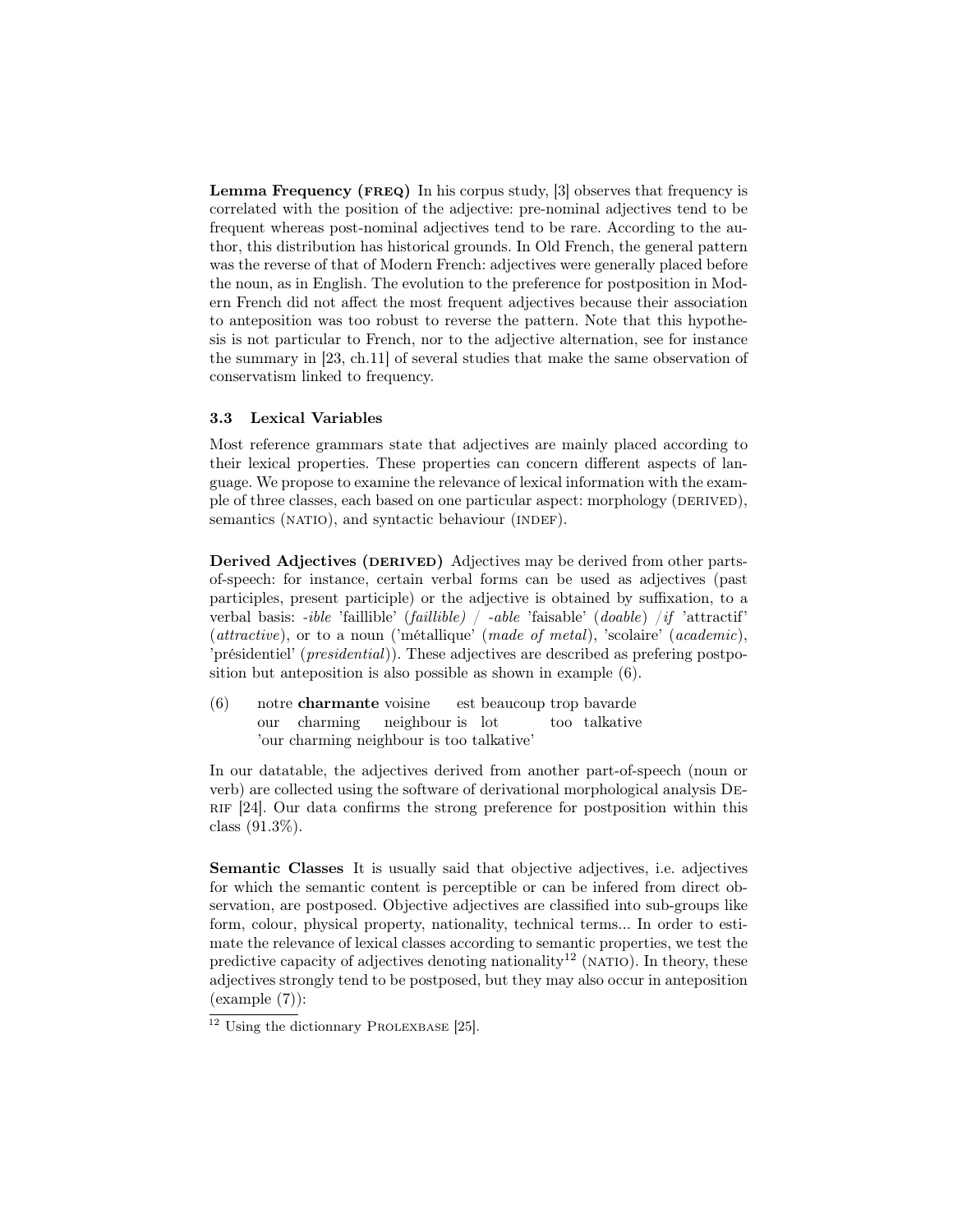(7) cette très italienne invasion de l'Albanie this very Italian invasion of Albania "this very Italian invasion of Albania" (in a typical Italian fashion way)[26, p. 142]

The strong preference for postposition of these adjectives is confirmed by our data: only one pre-nominal occurrence is observed (example (8)).

 $(8)$ the very British très **britannique** banque d'affaires et de marché bank of affairs and of market "the very British merchant bank"

Indefinite Adjectives (INDEF) A relatively closed set of adjectives are special in the fact that their syntacitc properties show a hybrid behaviour between determiners and adjectives. On the one hand, indefinite adjectives may introduce and actualise the noun, like determiners. On the other hand, they may co-occur with a determiner and can be placed in post-nominal position, even though they favour anteposition (89% in our data). These latter properties are specific to attributive adjectives. The adjectives identified as indefinite in the datatable are: 'tel'  $(such)$ , 'autre'  $(other)$ , 'certain'  $(some/sure)$ , 'quelques'  $(few)$ , 'divers'  $(var$ ious), 'différent' (different), 'maint' (numerous), 'nul' (null/lousy), 'quelconque'  $(\textit{any}/\textit{ordinary})$ , 'même'  $(\textit{same}/\textit{itself})$ .

#### 3.4 Collocation Variables

It is well known that the nature of some Adjective-Noun combinations is strongly collocational in French [27]. This implies that the position of attributive adjectives in French should also be influenced by collocational effects. Collocations are here defined according to [28, p. 151]. Adjective-Noun collocations may be non-compositional sequences as well as more compositional ones. The sequence 'libre échange' (lit. free exchange) is an example of the former: it refers to a specific economical system, not to exchange in general. As an illustration of the latter case, the meaning of 'majeure partie' (major part) is predictable from the meaning of the two components. It is nevertheless a collocation because the order between the elements is fixed by convention of use. As mentioned in section 2, the collocation score in our datatable is based on the frequency of Adjective-Noun (CollocAnt) and Noun-Adjective (CollocPost) bigrams in the ER corpus.

### 4 Prediction Model of Attributive Adjective Position

The prediction model is built with all the variables described in part 3 and maximized with a backward elimination procedure based on the AIC criterion  $[29]^{13}$ . The ADJ-LENGTH constraint's contribution to the model is not significant

 $\frac{13}{13}$  Forward selection procedure gives the same results for this particular model.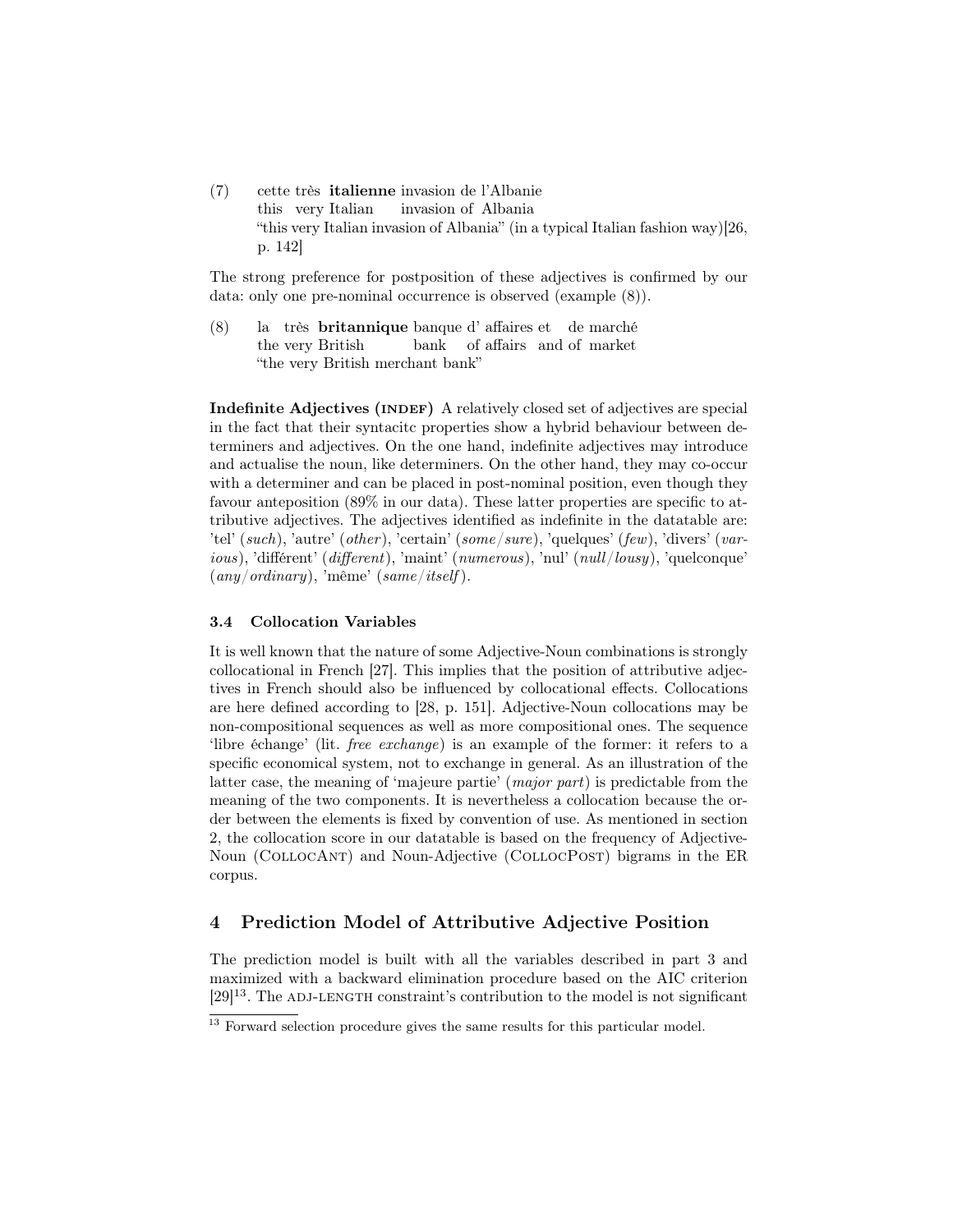$$
\pi_{\text{ante}} = \frac{e^{\mathbf{X}\beta}}{1+e^{\mathbf{X}\beta}}, \text{ where }\\ X\beta = -2.14 \qquad ***\\ -1.07 \text{ COORD} = 1 \qquad ***\\ -1.30 \text{ AP-LENGTH} \qquad ***\\ +0.29 \text{ FREQ} \qquad ***\\ -0.50 \text{ DERIVED} = 1 \qquad ***\\ +0.91 \text{ INDEF} = 1 \qquad ***\\ -4.58 \text{ NATIO} = 1 \qquad ***\\ -0.75 \text{ ADV} = 1 \qquad ***\\ +1.28 \text{COLLOCANT} \qquad ***\\ -1.24 \text{COLLOCPost} ****
$$

Fig. 1. Formula of prediction model, significant effects are coded \*\*\* p<0.001, \*\*  $p<0.01$ , \*  $p<0.1$ 

according to the procedure. It was thus eliminated. The model is presented in figure  $1^{14}$ .

The coefficients combined with each variable are estimated from the distribution of the variables in our datatable. In the case of boolean variables, these coefficients are multiplied by 1 when the predictor is true, and by 0 when it is false. As for the numerical variables (AP-LENGTH, FREQ, COLLOCANT, COLlocPost), their participation to the models consists in the multiplication of the coefficient by the numerical value of the variable itself. In this model, all the variables have positive values, so we can straightforwardly interpret the sign of the coefficients: positive coefficients indicate that the variables prefer anteposition, whereas negative coefficients show that the variables favour postposition. As we expected, the variables COORD, AP-LENGTH, DERIVED, NATIO, ADV and COL-LOCPOST tend to favour postposition, whereas FREQ, INDEF and COLLOCANT vote for anteposition

Compared to the baseline model performances (accuracy of 71.4% and AUC  $= 0.5$ ), this model has significantly better predictive capacities. The prediction performances associated with the procedure of decision are presented in table 3. One can see that the global model correctly predicts the position of 92.6% of the datatable. Moreover, the concordance probability is  $AUC = 0.969$  ( $\sigma =$ 0.003), which indicates that the model predictions are very accurate. To have a graphical idea of the goodness of fit of the model, the plot in figure 2 gives the relation between the observed proportions and the corresponding mean expected

<sup>&</sup>lt;sup>14</sup> The condition number of the model is  $\kappa = 13.35$ . It indicates that the collinearity of the model is moderate [30]. When the predictors of a regression model are collinear, the interpretation of the contribution of each predictor can rise problems. Given that we do not interpret the values of the coefficients, but only to the sign of these coefficients, the moderate collinearity of our data does not affect the validity of our results.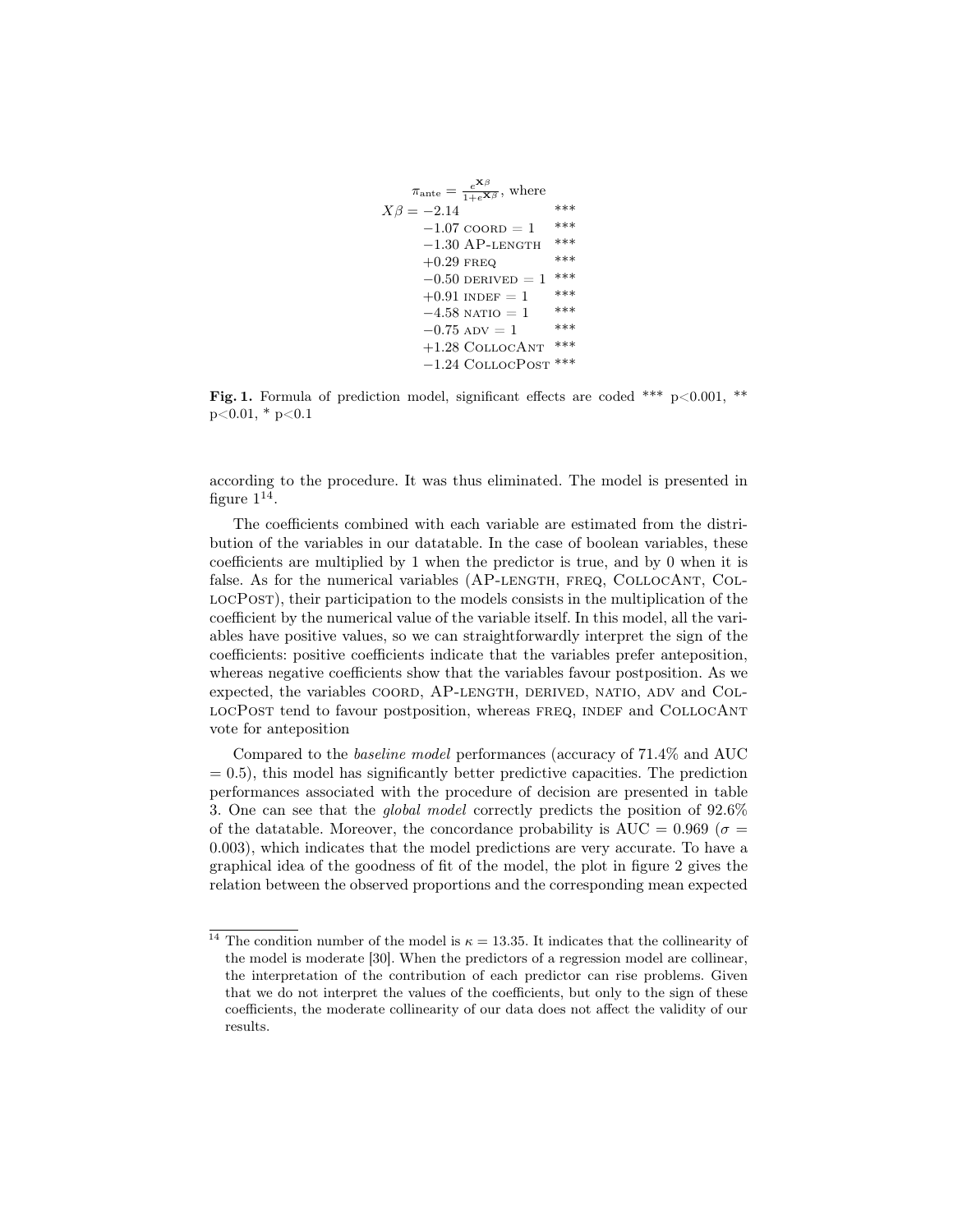probability for the model<sup>15</sup>. It shows that the fit is very good for probabilities under 0.5, and not quite as good for higher probabilities.

|                                                          |  |  |      | Predicted position \% Correct |
|----------------------------------------------------------|--|--|------|-------------------------------|
|                                                          |  |  |      |                               |
| $\lfloor \text{observed} \rfloor \text{P} \rfloor 10222$ |  |  | 355  | $96.6\%$                      |
| position $A$ 748                                         |  |  | 3479 | $82.3\%$                      |
| Overall accuracy: 92.6\% ( $\sigma = 0.008$ )            |  |  |      |                               |

Table 3. Classification table for *prediction model* 



Fig. 2. Observed proportions of anteposition and the corresponding mean predicted probabilities for the prediction model (the line represents a perfect fit).

## 4.1 Comparison of models with different sets of constraints

In order to compare the effect of different constraint clusters, we propose 4 prediction models based on different groups of variables: a Syntactic model containing coord and ADV; a *Lexical property model* with NATIO, INDEF and DERIVED; a Frequency-Length model containing the variables AP-LENGTH and FREQ and a Collocation model containing COLLOCANT and COLLOCPOST.

 $^{15}\,$  We compute the mean probability of success of ten equally sized bins of probabilities  $(0 - 0.1, 0.1 - 0.2, 0.2 - 0.3...)$  and we compare this mean with the proportion of observed success in the data.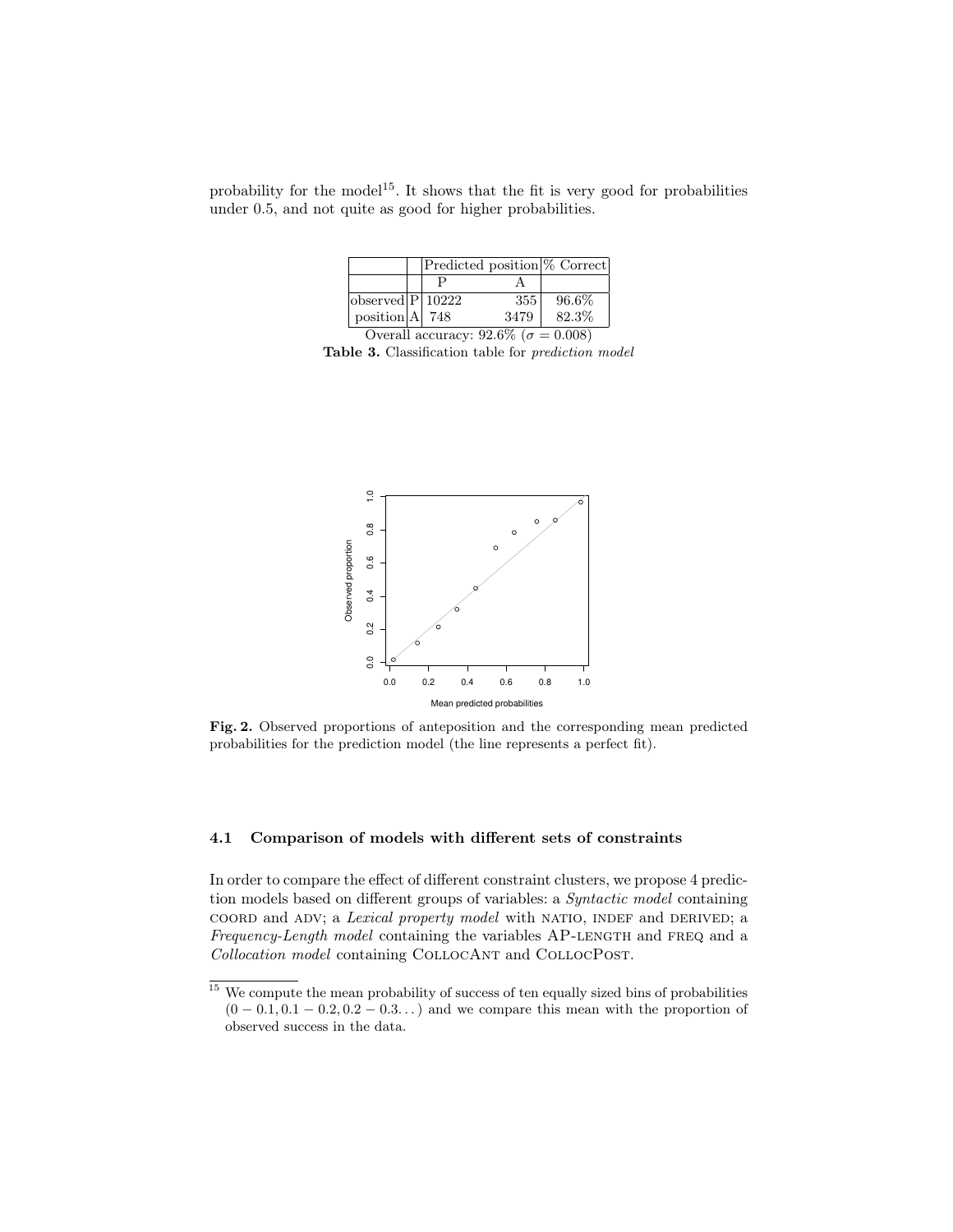Syntactic Model (COORD and ADV). The comparison based on accuracy shows that the effect of the syntactic constraints is insignificant when they are not combined with other constraints. The *Syntactic model* accuracy is  $71.4\%$  $(\sigma = 0.02)$ , and the classification table in 4 shows that this model cannot predict anteposition. The value of the concordance probability  $(AUC = 0.534, \sigma = 0.008)$ confirms that the predictive power of these variables is very poor. This lack of predictive power can be partly explained by the fact that these two variables are relevant for a very small set of data: ADV and COORD represent respectively  $5.2\%$ and 5.4% of all the data. In addition, both constraints favour postposition, which is already the default position predicted by the baseline model. This means that these constraints can only be relevant when other constraints are also taken into account.

|                                      |       | Predicted position \% Correct |
|--------------------------------------|-------|-------------------------------|
|                                      |       |                               |
| $\sqrt{\text{observed} \mathbf{P} }$ | 10574 | $99.9\%$                      |
| position A                           | 4227  |                               |

Overall accuracy:  $71.4\%$  ( $\sigma = 0.02$ ) Table 4. Classification table for Syntactic model

Lexical Properties Model (NATIO, INDEF and DERIVED) Lexical properties are relevant when they are not combined with the other constraints (Lexical properties model accuracy = 74.7% and AUC = 0.717). However, the table in 5 indicates that the lexical properties that we used do not predict satisfactorily anteposition: only 12.9% of anteposed adjectives are correctly accounted for. This is mainly due to the fact that only one of the variables (INDEF) favours the prenominal position. Nevertheless, one can see that these three constraints alone enable the model to consider anteposition, which was not the case with syntactic constraints. This observation suggests that speakers may be sensitive to this type of information and encourages us to extend the lexical classification for all the adjectives of the datatable, in particular those that favour anteposition, in order to improve our modelling.

|                                              |  |  |     | Predicted position \% Correct |
|----------------------------------------------|--|--|-----|-------------------------------|
|                                              |  |  |     |                               |
| observed $\boxed{\text{P}$ 10506             |  |  | 71  | 99.3%                         |
| position $A$ 3681                            |  |  | 546 | 12.9%                         |
| Overall accuracy: 74.7\% ( $\sigma = 0.02$ ) |  |  |     |                               |

Table 5. Classification table for Lexical properties model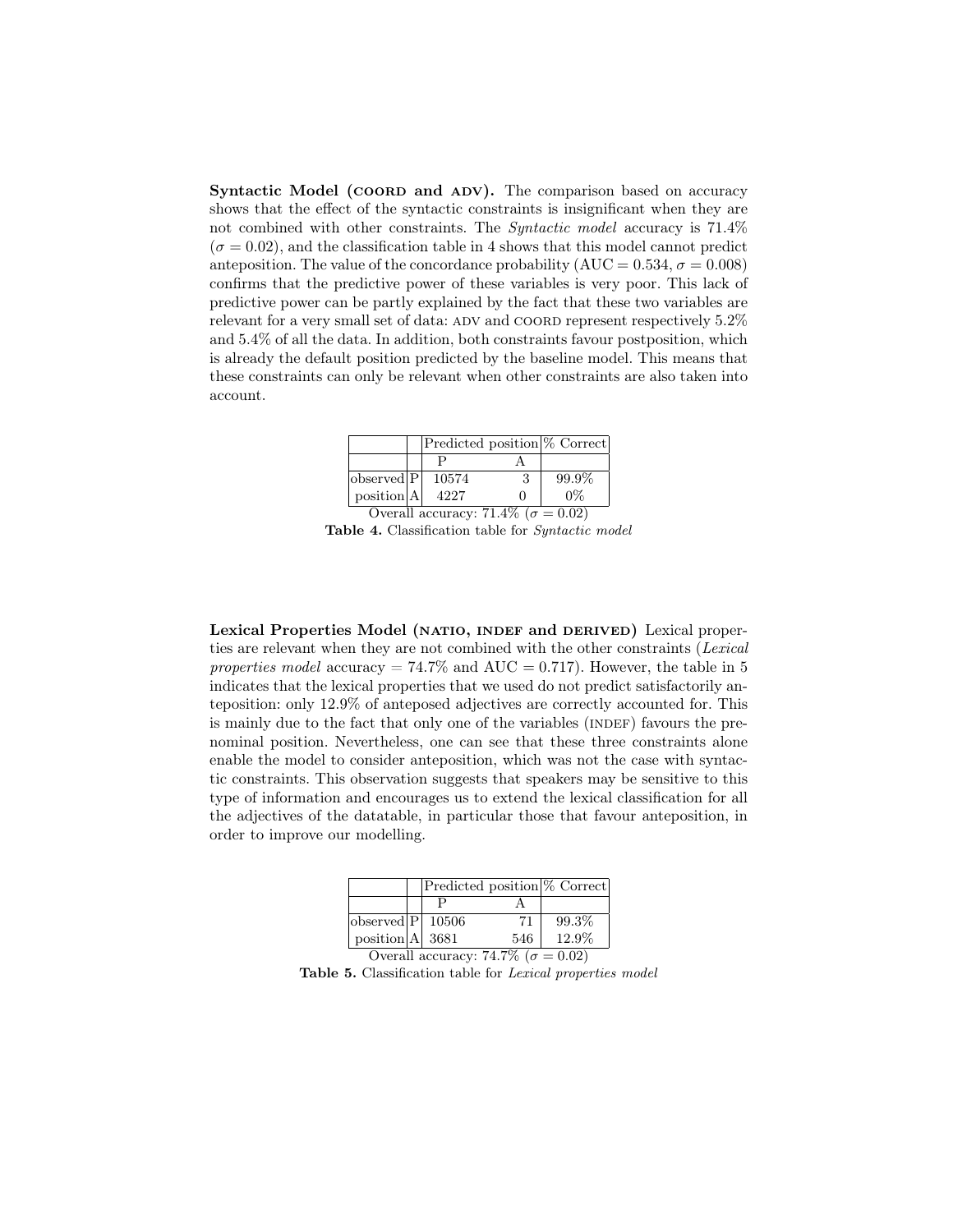Frequency-Length Model (AP-LENGTH and FREQ). The variables of length and frequency have an important predictive power (accuracy 81.7% ( $\sigma$  = 0.009), AUC = 0.869 ( $\sigma$  = 0.010)). In particular, the predictions for anteposition are much higher than observed with the two preceding models (65%). These two constraints may thus play an important role in the placement of adjectives. As expected, the model tends to predicts anteposition for short and frequent adjectives, and postposition when the adjective is longer and/or less frequent<sup>16</sup>.

|                                               |  |  |      | Predicted position \% Correct |
|-----------------------------------------------|--|--|------|-------------------------------|
|                                               |  |  |      |                               |
| observed $\sqrt{P\sqrt{9334}}$                |  |  | 1243 | 88.2%                         |
| position $A 1475$                             |  |  | 2752 | $65.1\%$                      |
| Overall accuracy: 81.7\% ( $\sigma = 0.009$ ) |  |  |      |                               |

Table 6. Classification table for Frequency-Length model

Collocation Model (COLLOCANT and COLLOCPOST). The Collocation model shows that the frequency of bigrams represents the best predictor. The Collocation model accuracy is of 89.9% ( $\sigma = 0.013$ ) and the AUC value increases up to 0.940 ( $\sigma = 0.006$ ). This result suggests that the order of the adjectivenoun sequence depends highly on the nature of both the noun and the adjective, and on the frequency with which these elements appear in a specific order. It thus appears here again that frequency is a good predictor for the placement of adjectives. However, the fact that this model is more performant than the previous one seems to show that frequency is a better predictor when it takes into account more information than the adjective isolated from its context of appearance.

|                                   |  |           | Predicted position \% Correct |
|-----------------------------------|--|-----------|-------------------------------|
|                                   |  |           |                               |
| observed $\boxed{\text{P} 10327}$ |  | 250       | 97.6%                         |
| position $A 1249$                 |  | 2978      | 70.5%                         |
| $\sim$                            |  | $- - - -$ | - - - - -                     |

Overall accuracy: 89.9% ( $\sigma = 0.007$ )

Table 7. Classification table for Collocations model

<sup>16</sup> Note that frequencies are biased by the journalistic nature of corpora: adjectives of nationality are frequent despite the fact that they are postposed in most cases. Nevertheless, the variable natio of the global prediction model votes for postposition, which neutralizes the frequency effect.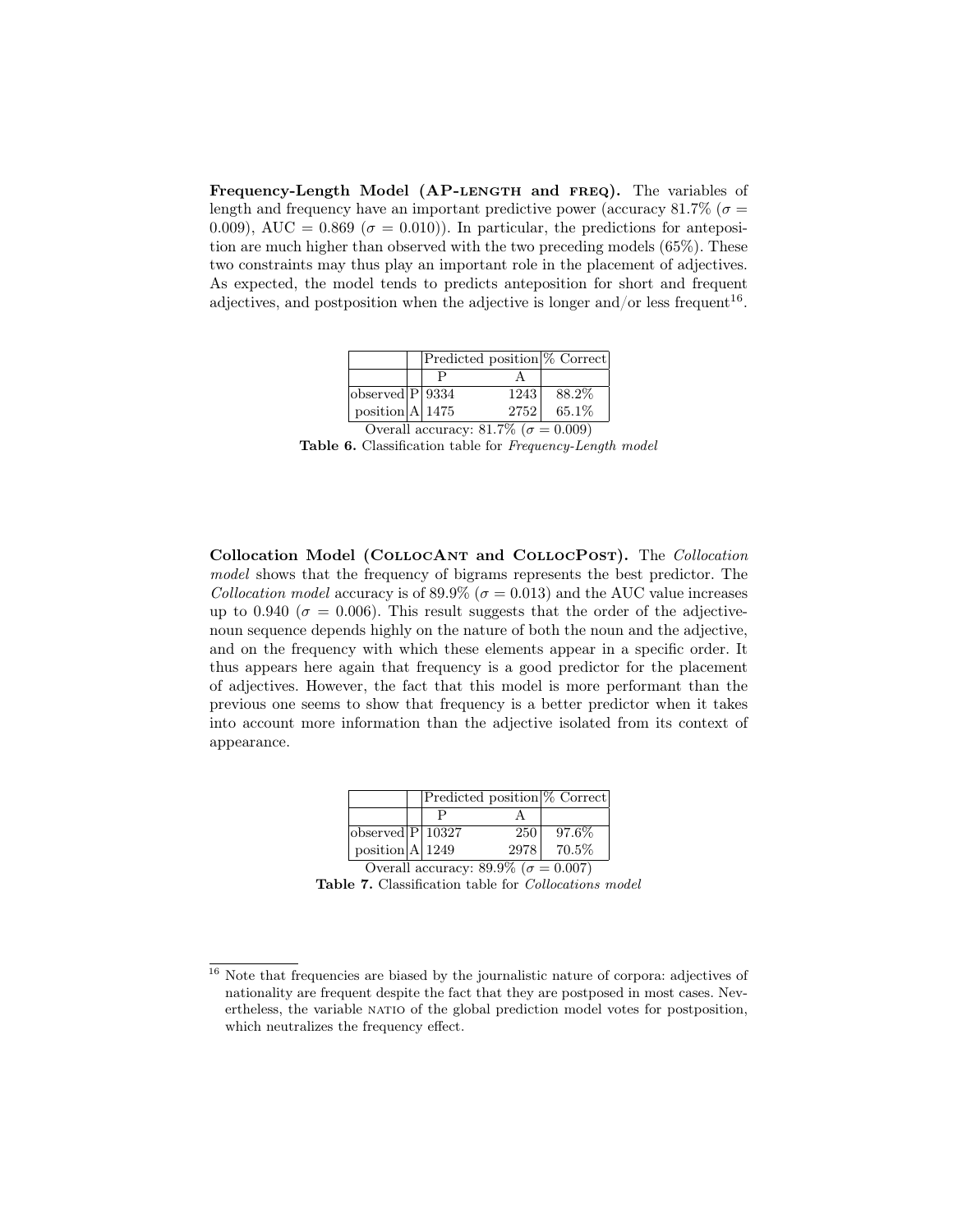#### 4.2 Discussion

The models presented above show that the constraints playing a significant role in the adjective alternation are information specific to the adjectival item and to its context of use, rather than constraints based on a more general and abstract level. These specific informations relate to different aspects of language. On the one hand, the constraints tested in the lexical model (NATIO, INDEF and derived) concern inherent linguistic properties. On the other hand, length of the AP, frequency of the adjective, and collocational effects are more related to the way language is processed and used: how speakers place the AP according to its linear constitution during discourse, and how they retrieve the units (or sequences) in accordance with their past experience of these elements. The importance of the predictive power of the second set of specific constraints suggests that adjective alternation may be best accounted for in terms of cognitive approaches to language.

As mentioned in the description of the length variable (sec. 3.2), the tendency to place short elements first is not specific to adnominal adjectives in French. It is also observed in other works for various phenomena in other languages. The general preference for such a placement is explained by the fact that it eases the on-line processing of the structure within which the element occurs: for example, [21], [16], [9], [10] , who study different constituent to constituent ordering phenomena, state that anteposition of the short element helps to faster plan/recognise the overall structure of the immediately dominating constituent. This idea can be applied to the Adjective-Noun combination. A short AP in anteposition leads to a faster production/reception of the Head-Noun in comparison with a longer one, and hence to a faster access to 1) the complete internal constitution of the AP, 2) more information concerning the structure of the NP. The significant contribution of length in the prediction of adjective alternation may thus be viewed as another support for an explanation in terms of processing ease.

In a similar perspective, Usage-based models (see for example [31], [32], [33]) consider that frequency plays an important role in the constitution of the speaker's linguistic knowledge. These approaches view linguistic knowdledge as mental representations based on the storage of instances of language encountered by the speaker. This means that speakers store isolated words like it is traditionally assumed for the constitution of the lexicon, but also that they memorize information about specificities related to their context of appearance. In our study, the assumption is that speakers would have mental representations corresponding to the adjective, and representations of specific ordered Adjective-Noun sequences in which it appears. Furthermore, these models consider that every occurrence of an instance affects the corresponding mental representations. Of particular interest here, [18] notes that the repetition of a language instance strengthens its representation and makes its execution more fluent. The instance also becomes more entrenched in the morpho-syntactic structure in which it usually appears, which leads to more resistance for a change of structure. Applied to adjectives, this means that a highly frequent item (or sequence) is highly ac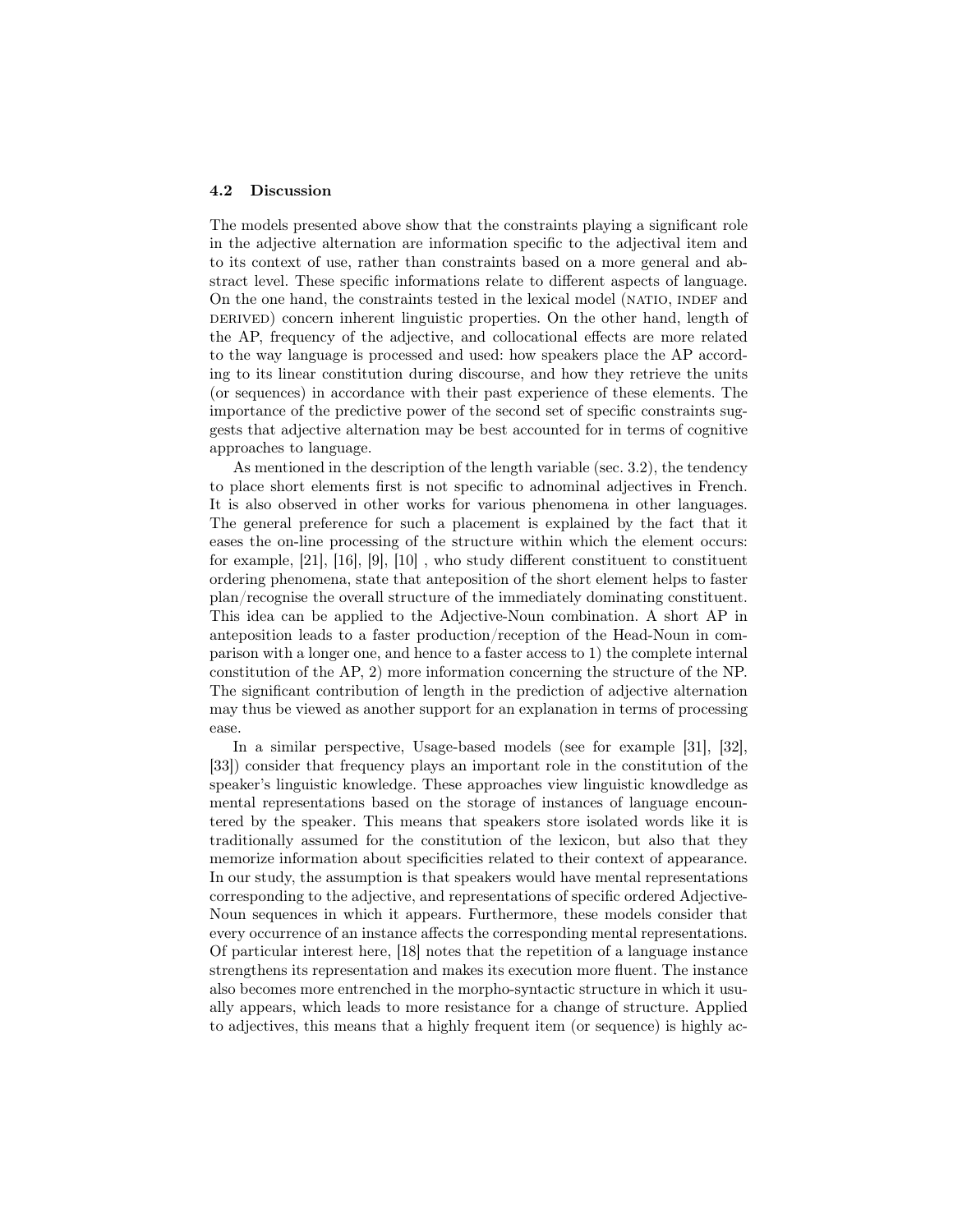cessible, and thus easy to process. When the item is tested in isolation (freq), if processing ease plays an important role in the placement of adjectives as it was suggested for length, one would expect highly frequent adjectives to favour anteposition. Concerning collocationnal effects (CollocAnt and CollocPost), the prediction of this approach is that a collocationnal sequence would be reproduced in the same morpho-syntactic configuration, i.e the order between the Adjective and the Noun should be maintained as it is usually encountered. As it was observed for length, the good results of the models involving frequency constraints are in accordance with theses assumptions and can be seen as a support for this type of approach.

# 5 Conclusion

We examined in this article the question of the alternation of attributive adjectives in French using quantitative methods applied to corpora. One can draw several conclusions from the logistic regression models that we proposed. First the satisfactory results of the general model show that a good part of the modelling can be done on the basis of the form without considering the semantics due to position. The importance of the form is also outlined by the fact that the constraints identified as having some relevance when isolated from the others are all based on a knowledge linked to the specificities of the item, or to the specific context in which it appears. Nevertheless, the prediction performances may be improved by taking more semantics into account: adding information for other lexical classes, including semantics, should naturally enhance the model. Furthermore, the importance of collocational effects suggests that semantics should also be considered on a specific relational level between the noun and the adjective. It thus raises the question on how to capture and formalise semantic relations in a quantitative study. Finally, the results of our study show that the best models are based on length and frequency, and collocational effects. This confirms the role of the nature of the items involved. It also suggests that usage may have an important role in the construction of linguistic knowledge, and hence in the placement of adjectives.

To conclude, the model proposed in this article is restricted to the journalistic genre. A future perspective in our work would be to extend this study to other genres, in particular spoken data, in order to test the relevance of our conclusions for French more generally. Furthermore, a comparison between the probabilities given by our model and speakers' preferences on the basis of experiments would enable us to see if future psycholinguistic work will confirm our hypothesis that the effects of usage statistics on adjective position in French is mediated by cognitive processes whereby linguistic representations are directly sensitive to the statistics of language use experienced by language users.

Acknowledgements We would like to express our gratitude to Benoît Crabbé for his support and advise in the work that lead to this paper, and to the anonymous reviewers for their valuable comments.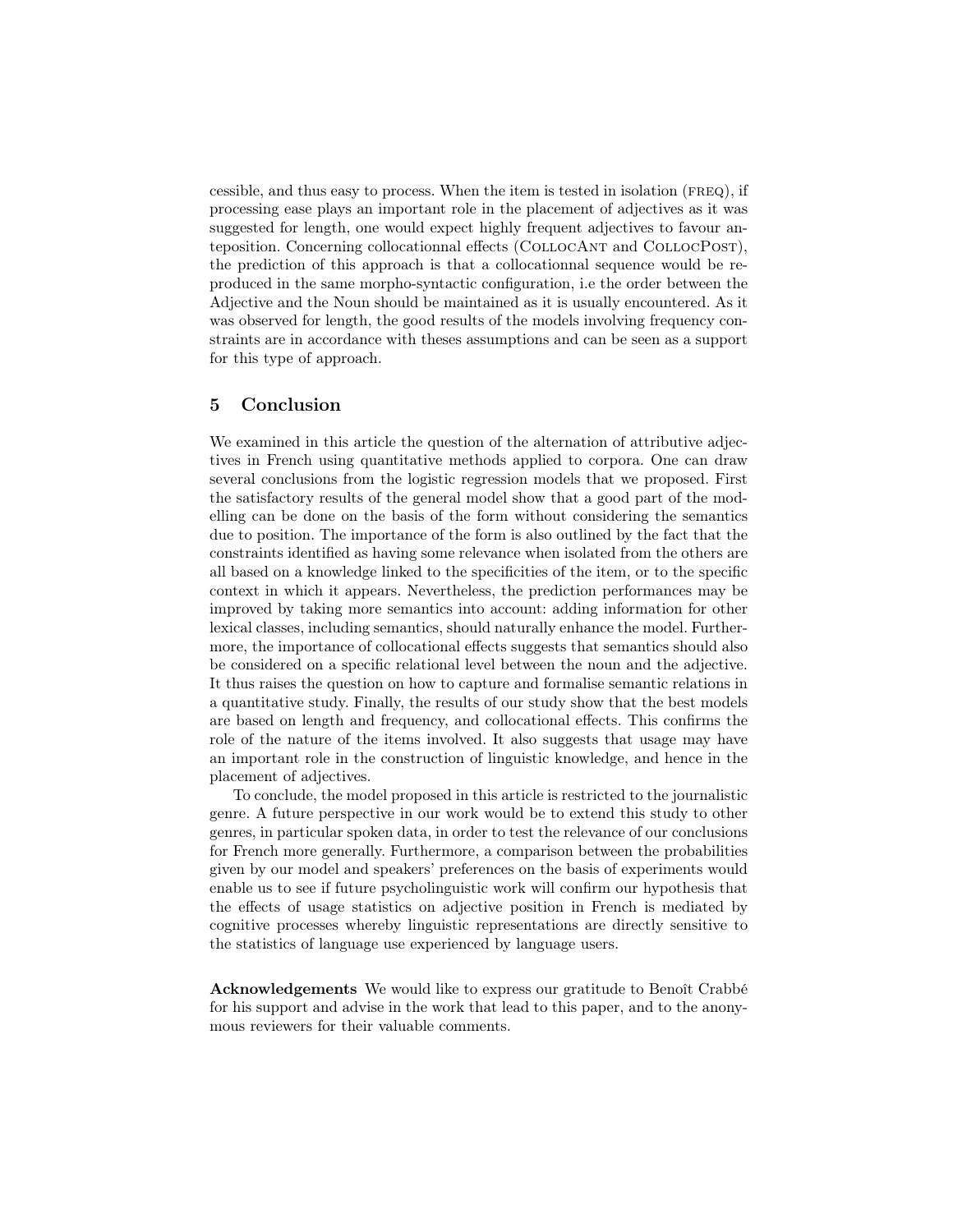### References

- 1. Waugh, L.R.: A semantic analysis of word order : Position of the Adjective in French. E. J. Brill, Leiden (1977)
- 2. Forsgren, M.: La place de l'adjectif épithète en français contemporain, étude quantitative et sémantique. Almqvist & Wilksell, Stockholm (1978)
- 3. Wilmet, M.: La place de l'épithète qualificative en français contemporain : étude grammaticale et stylistique. Revue de linguistique romane 45 (1981) 17–73
- 4. Delbecque, N.: Word order as a reflexion of alternate conceptual construals in french and spanish. similarities and divergences in adjective position. Cognitive Linguistics 1 (1990) 349–416
- 5. Nølke, H.: Où placer l'adjectif épithète? focalisation et modularité. Langue française 111 (1996) 38–57
- 6. Abeillé, A., Godard, D.: La position de l'adjectif èpithète en français : le poids des mots. Recherches linguistiques de Vincennes 28 (1999) 9–32
- 7. Noailly, M.: L'adjectif en français. Ophrys (1999)
- 8. Arnold, J.E., Wasow, T., Losongco, A., Ginstrom, R.: Heaviness vs. newness: the effects of structural complexity and discourse status on constituent ordering. Language 76(1) (2000) 28–55
- 9. Rosenbach, A.: Animacy versus weight as determinants of grammatical variation in english. Language  $81(3)$  (2005) 613–644
- 10. Bresnan, J., Cueni, A., Nikitina, T., Baayen., H.: Predicting the dative alternation. In Boume, G., Kraemer, I., Zwarts, J., eds.: Cognitive Foundations of Interpretation. Royal Netherlands Academy of Science, Amsterdam (2007)
- 11. Abeillé, A., Barrier, N.: Enriching a french treebank. In: Proceedings of Language Ressources and Evaluation Conference (Lrec), Lisbon (2004)
- 12. Grzegorz Chrupala, G.D., van Genabith, J.: Learning morphology with morfette. In Calzolari, N., et al, eds.: Proceedings of LREC'08, Morocco, ELRA (2008)
- 13. Agresti, A.: An introduction to categorical data analysis. Wiley interscience (2007)
- 14. Harrell, F.E.: Regression modeling strategies: with applications to linear models, logistic regression, and survival analysis. Springer series in statistics. Springer (2001)
- 15. Bresnan, J., Ford, M.: Predicting syntax: Processing dative constructions in american and australian varieties of english. Language 86(1) (2010) 186–213
- 16. Wasow, T.: Postverbal behavior. CSLI publications (2002)
- 17. Hawkins, J.: Efficiency and Complexity in Grammars. Oxford University Press (2004)
- 18. Bybee, J., Mcclelland, J.L.: Alternatives to the combinatorial paradigm of linguistic theory based on domain general principles of human cognition. The Linguistic Review 22 (2005) 381–410
- 19. Cooper, W.E., Ross, J.R.: World order. In: Papers from the Parasession on Functionalism. Chicago Linguistic Society (1975) 63–111
- 20. Benor, S.B., Levy, R.: The chicken or the egg? a probabilistic analysis of english binomials. Language 82(2) (2006) 28–55
- 21. Hawkins, J.: The relative order of prepositional phrases in english: Going beyond manner-place-time. Language Variation and Change 11 (2000) 231–266
- 22. Beaufort, R., Ruelle, A.: elite : système de synthèse de la parole à orientation linguistique. In: Actes des XXVI journées d'études sur la parole, Dinard (2006)
- 23. Croft, W., Cruse, D.A.: Cognitive Linguistics. Cambridge University Press (2004)